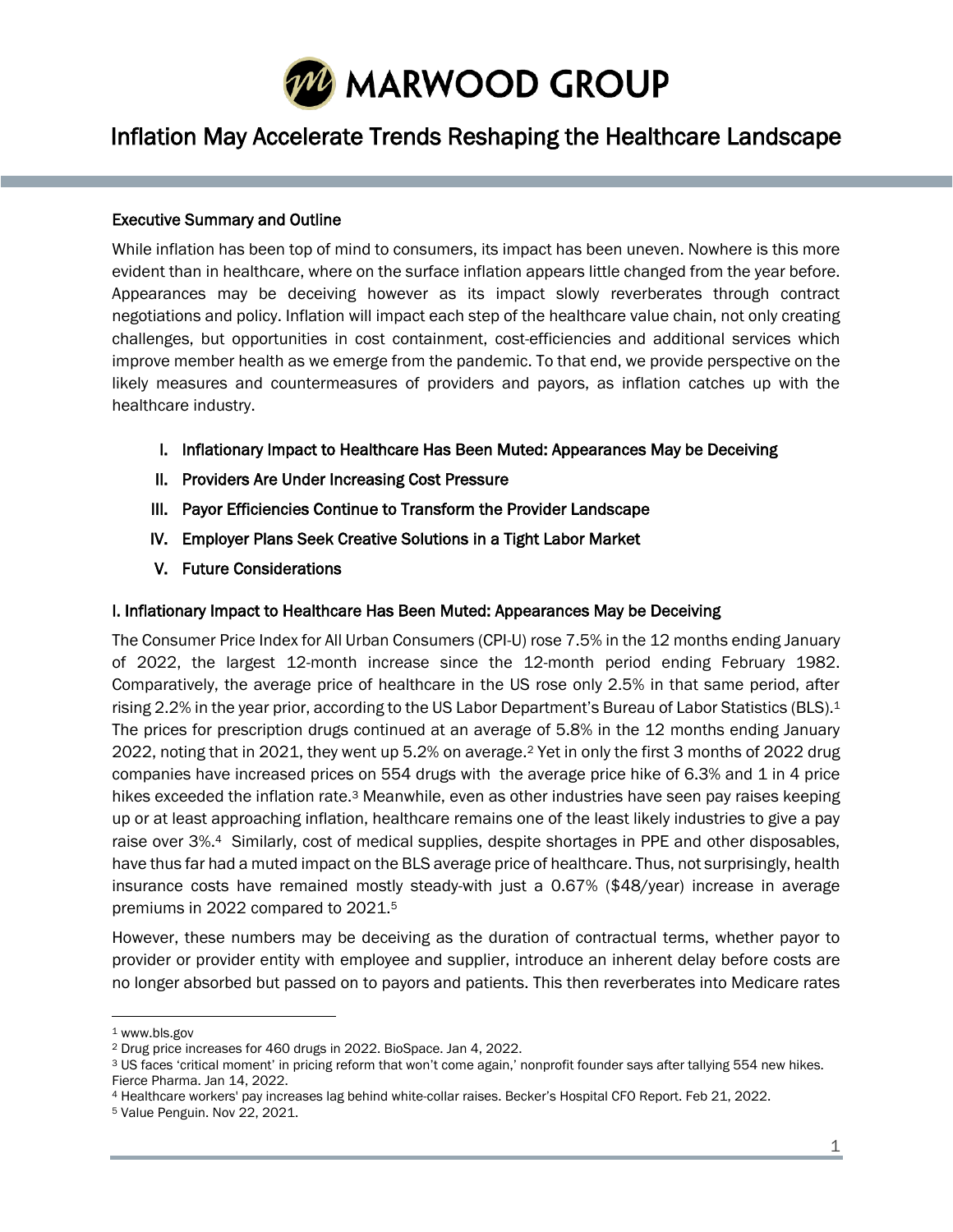which are reliant on the larger healthcare spending basket to calculate adjustments. Herein we provide perspective on the likely measures and countermeasures of providers and payors, as overall inflation (CPI) catches up with the healthcare industry.

## II. Providers Are Under Increasing Cost Pressure

<span id="page-1-0"></span>In recent years, commercial health insurer's per-person spending on hospitals' and physicians' services has grown more quickly than analogous spending by the Medicare fee-for-service (FFS) program. Private insurers on average pay nearly double Medicare rates for hospital services, in a range of 141-259%.6 The difference between private and Medicare rates was greater for outpatient hospital services, which averaged 2[6](#page-1-0)4% and 189% of Medicare rates overall, respectively.<sup>6</sup> For physician services, private insurance paid 143% of Medicare rates, on average, ranging from 118% to 179% of Medicare rates.<sup>[6](#page-1-0)</sup>

While both commercial and Medicare rates are set in advance, these trends as well as the structure through which Medicare is reimbursement is set, indicate greater flexibility to negotiate higher rates with commercial payors than Medicare. Thus, higher costs including increased pressure from labor contracts (typically indexed to CPI), supplies (witnessing upward pressure from supply chain disruption) and drugs (a continuing trend) will be disproportionately borne by commercial payors which either will accept the costs or develop cost containment strategies to push back on the provider. In the latter case, these negotiations may become more intense as doctors and hospitals simultaneously contend with higher costs and must consider cost containment strategies of their own. Higher inflation would thus not only widen the gap between public and private reimbursement—forcing physicians to charge more from their private sector clients—but also lead both payors and providers to distribute the pain between cost containment and cost transfer through higher insurance premiums and patient out-ofpocket.

## III. Payor Efficiencies Continue to Transform the Provider Landscape

From a cost-containment perspective, insurance companies may try to use their growing market power to 1) limit provider reimbursement growth, 2) narrow both provider and pharmacy networks or 3) manage reimbursed access to medical care:

## *Payors may push back on providers during contract negotiation.*

Rural hospitals, which derive a larger share of revenue from Medicare and Medicaid, and thus are reliant on smaller portion of commercial payors to offset losses, may be placed in a more precarious position. Notably, rural hospitals have already been closing at an accelerated rate since the beginning of the pandemic.

Smaller physician practices, with minimal contract leverage, may find the rates challenging in light of CPI increases that impact fixed costs, thus accelerate the trend of provider group consolidation.

## *Payors may narrow networks while further limiting out-of-network coverage*

Narrowing of provider networks will further limit sites of care to those where either the payor has aggressively contracted or where the provider (whether health system/hospital or physician group) has demonstrable leverage in the space. Urban markets are likely under greater pressure, due to

<sup>6</sup> How much more than Medicare do private insurers pay? A review of the literature. KFF. April 15, 2020.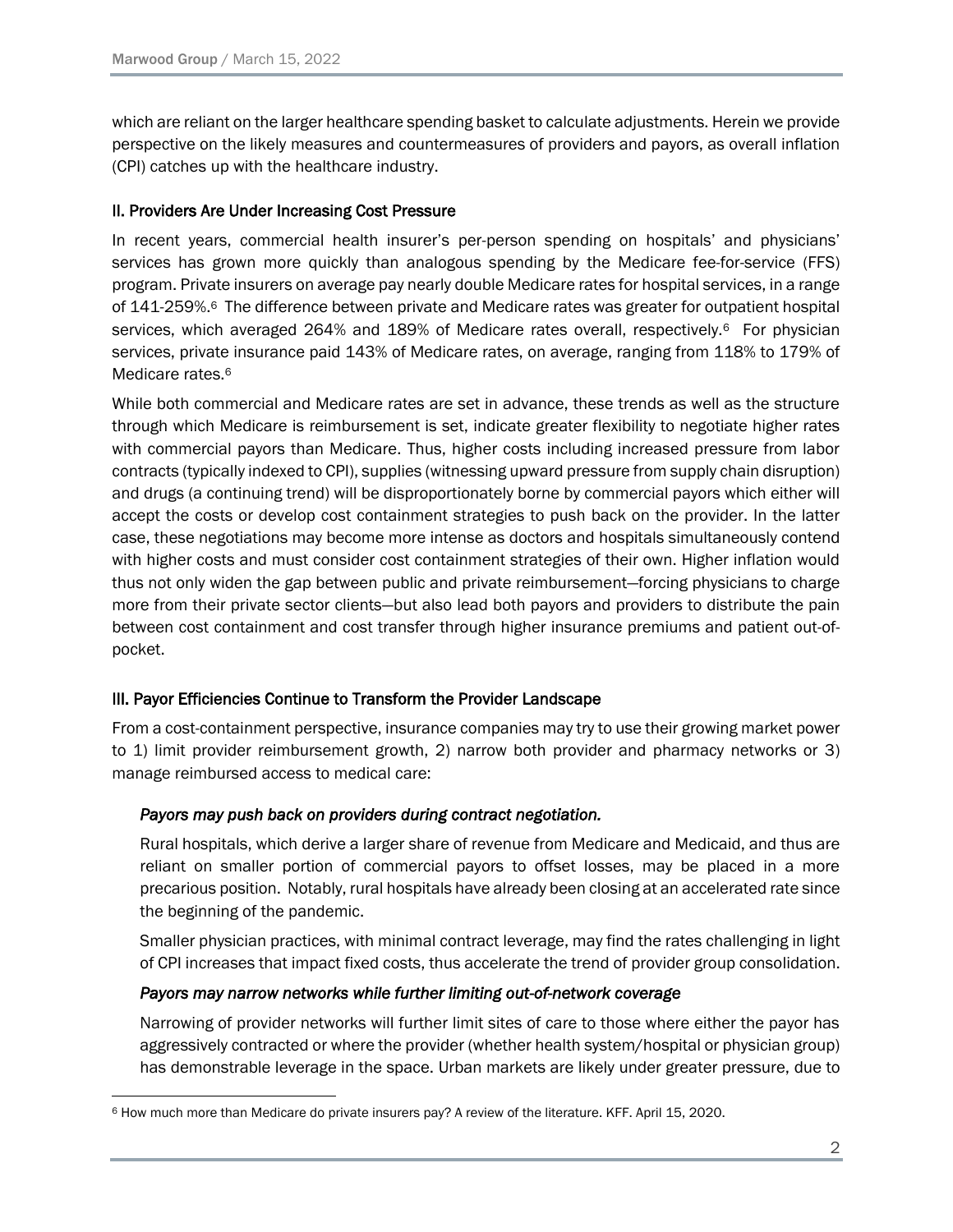competition, while rural markets may face reduced pressure given fewer payor alternatives to site of care.

Narrowing of pharmacy networks may accelerate the trend toward both integration of health plans around PBM-captive (payor-integrated) pharmacy efficiencies and preferred networks to reduce pharmacy margins. Greater captive pharmacy leverage may also drive greater application of whitebagging, primarily in the hospital setting, to counter the growth of 340B pharmacies and payorperceived cost inefficiencies therein.

## *Payors may more aggressively manage patient access to care*

Payors may employ greater use of prior authorization not only to limit, but to direct patient access. From a site of care perspective, this may include directing patients away from the hospital outpatient setting, where freestanding facility or even home care can be provided at a significant discount to the payor. From a procedure perspective, greater application of provider attestation may be required where, for example, diagnostic applications, deviate from established lower-cost alternatives.

From a pharmacy perspective, this may translate into increased integration of pharmacy-PBM services not only to establish more rigorous prior authorization requirements or step-edits where alternatives exist, but also impact both site of care and pharmacy selection criteria. Payors may more aggressively steer patients to the ambulatory infusion and even home setting. Integrated PBMs may direct prescriptions to captive pharmacies.

# IV. Employer Plans Seek Creative Solutions in a Tight Labor Market

For fully insured group health plans, insurance companies set plan premiums before the start of the year. Employees, however, pay many health costs below the plan deductible out of pocket, and often are charged co-payments after reaching their deductibles, making patients susceptible to inflation.

For self-insured group plans, employers are responsible for all costs for health claims beyond what employees pay under the plan, although reinsurance coverage typically protects employers against unexpected "catastrophic" costs. Payors may raise premiums for employers in the U.S. expect their group health plan premiums to increase, on average, between 4.7 percent and 5.2 percent in 2022, even after taking cost-containment and other cost-transfer initiatives into account.<sup>7</sup> In a tight labor market, employers may need to absorb most of the health care cost increases. In addition, they may be budgeting higher due to uncertainty and the anticipation of members facing health conditions with increased severity due to chronic conditions left unmanaged during the pandemic and increased mental health needs as a result of it.

This may lead employers to consider cost-containment mechanisms including policies associated with specialty drugs and network access as described above, as well as reevaluating partner/spouse surcharges. Premium contribution based on pay may also be on the table. Yet, it may also lead to greater investment in health improvement services that tie together not only the impact of the pandemic to well-being, but the technology revolution accelerated by it:

• Behavioral services via telehealth for mental health services including counseling for alcohol and drug abuse

<sup>7</sup> Health plan cost increases for 2022 return to pre-pandemic levels. SHRM. October 8, 2021.